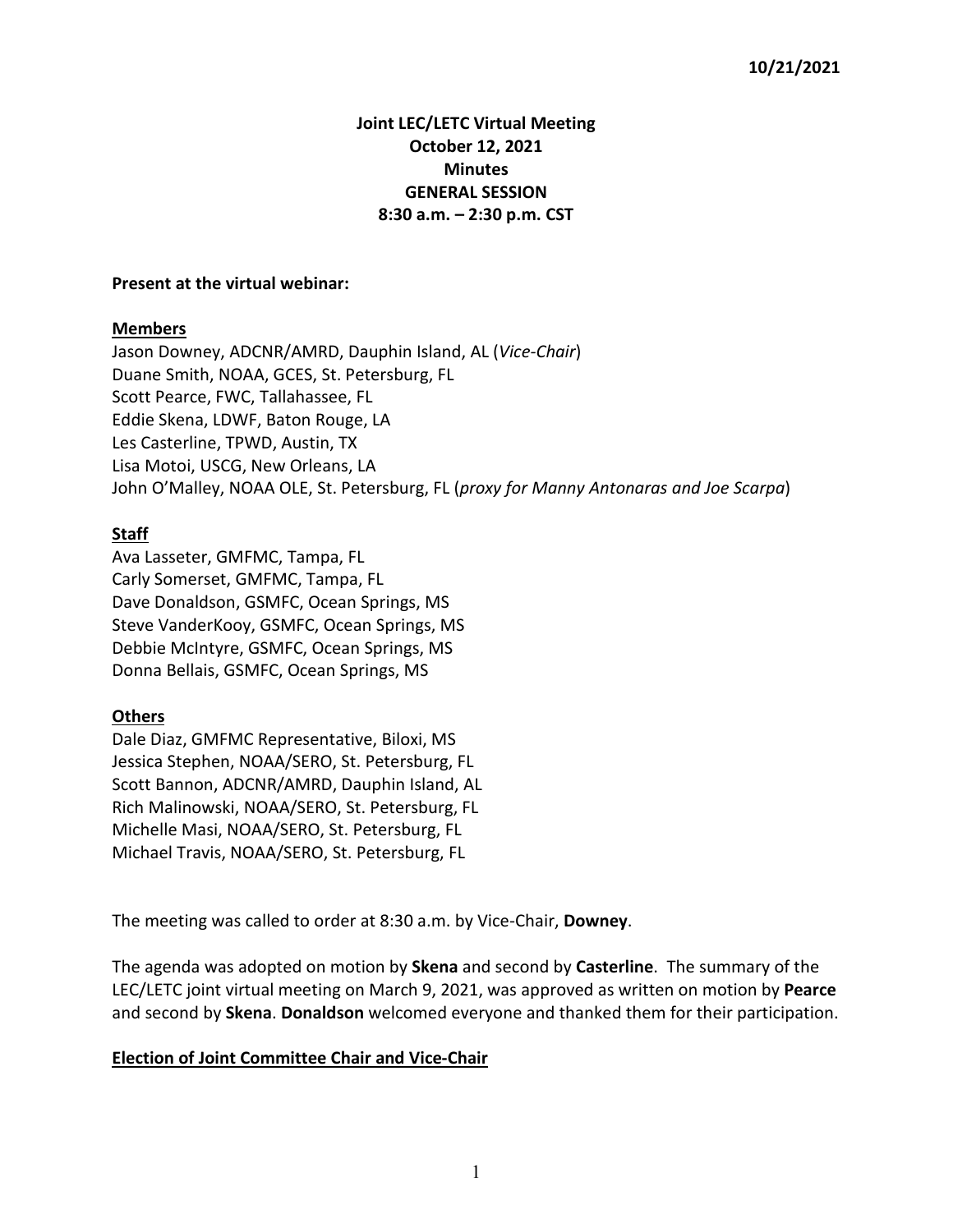**Skena** nominated **Pearce** for Chairman. On second by **Downey**, the motion passed unanimously. **Pearce** nominated **Casterline** as Vice-Chair with a second by **Skena**. The motion passed unanimously.

## **GMFMC LETC Session**

## **Update on Changes to Electronic Reporting for Federally Permitted Vessels**

**Stephen** provided an overview of electronic reporting programs in the Gulf of Mexico and an update on the timeline for implementing the SEFHIER program for for-hire vessels. For the trip declaration and reporting components that became effective January 1, 2021, LETC members discussed compliance issues, noting that warnings have been given and ignored. NOAA OLE added that they will begin moving from compliance assistance toward citations.

**Somerset** reviewed the Modification to Location Reporting Requirements for For-Hire and Commercial Vessels Framework Action. LETC members discussed the differences between the commercial and for-hire sectors' trips and the goals for each sector's electronic reporting. By consensus, the LETC made the following recommendations to the Council, recognizing that the commercial fleet has more flexibility in scheduling a trip and that they have been using VMS for many years with a very low rate of failure.

# **The LETC supports an exemption for unexpected equipment failure for the for-hire fleet (Action 1).**

**The LETC supports a requirement that the permitholder provide documentation to support the failure and subsequent repair following provisional approval of the exemption.**

**The LETC does not support providing an exemption for unexpected equipment failure for the commercial fleet (Action 2).** 

### **Changes to Cobia Management (Amendment 32)**

**Lasseter** reviewed the actions in Amendment 32 including the preferred alternatives for reducing the possession limit and adopting vessel limits for the recreational and commercial sectors. The LETC did not provide any comments or recommendations.

### **Discussion on Heads and Fins Intact Regulation**

This item was included on the agenda to provide the LETC with the opportunity to discuss the federal regulation that fish be landed with heads and fins intact. Some states allow fish to be filleted before reaching the dock, provided the fish were caught in state waters. The state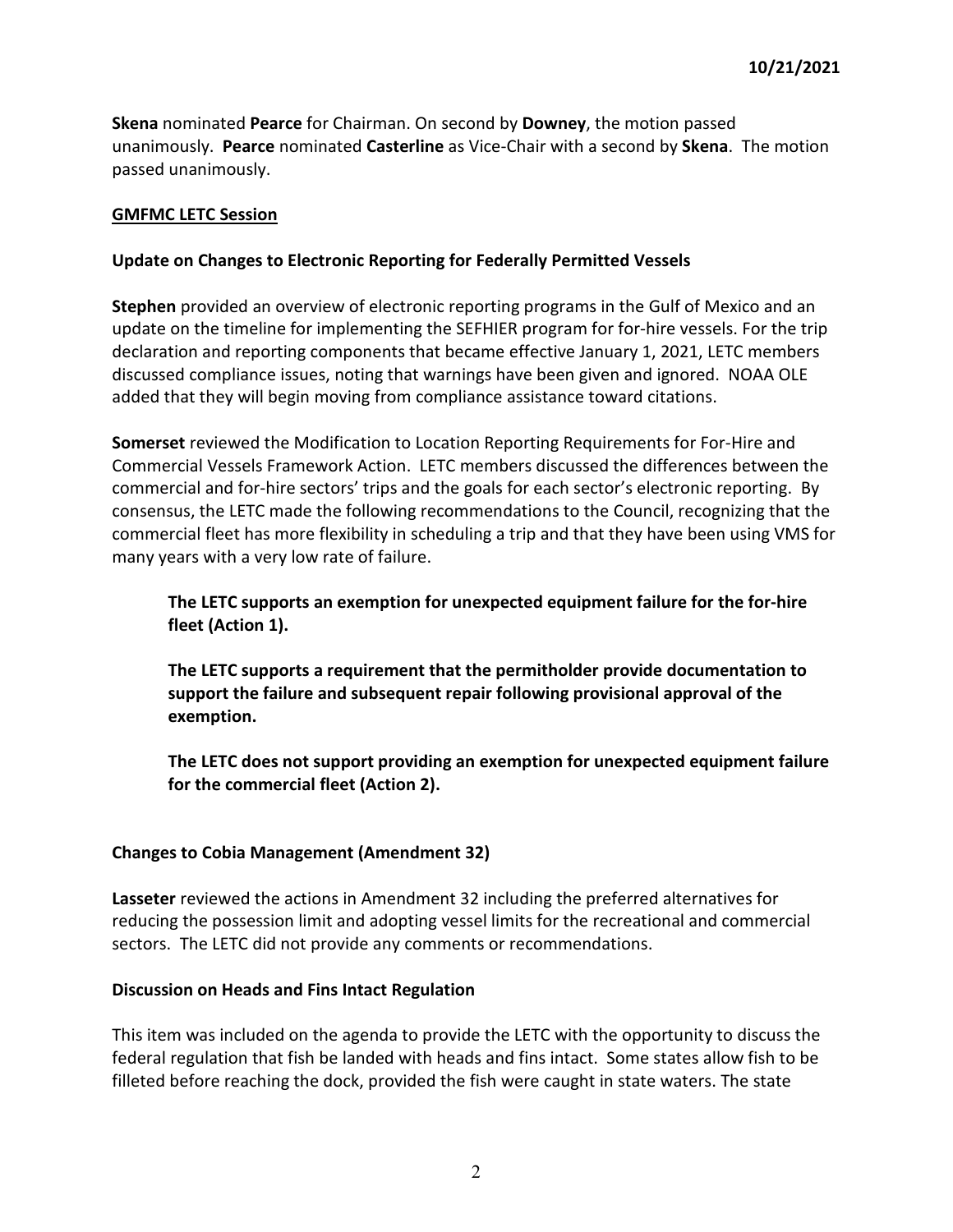agency and NOAA OLE held discussions before this meeting and further discussion was not necessary.

## **Nomination Process for 2021 Officer/Team of the Year Award**

**Lasseter** reminded the LETC that the initial call for nominations for the 2021 Officer/Team of the Year Award will be sent in December. LETC members agreed that the process went well last year and no changes were needed.

## **GSMFC LEC Session**

## **General Discussion of the Future of the Strategic and Operations Plans**

**VanderKooy** stated that historically the Strategic and Operations Plans were tools used by the LEC to plan what they wanted to accomplish in the future, possibly get support or funding for certain goals and initiatives that were often regional and cooperative in nature. **VanderKooy** explained that these documents were very instrumental years ago, with reference to JEAs and other projects. However, the utility of these documents may have changed over time. After an in-depth discussion, it was decided that each state rep will go through the plans and determine if these publications are useful in their current formats, could be useful in a different format, or if they are no longer needed. The LETC and LEC will address the future of these plans at the March meeting.

### **IJF Program Activities**

## **Red Drum Profile Status**

**VanderKooy** reported that the Red Drum Technical Task Force (TTF) met virtually in August due to a tropical storm and the increasing Delta variant causing us to cancel an in-person meeting in Panama City, Florida. The TTF plans to try again to meet in-person in Gulf Shores, Alabama in December. Quite a bit of the profile is written but this meeting will help finalize a number of sections. **Pearce** is the enforcement rep on the TTF and is coordinating the assignments with the LEC. **VanderKooy** noted that he has included more information in this profile on JEAs than previous since Red Drum is a Federal species. He and **Casterline** discussed the inclusion of IUU fishing for Red Drum in Texas which is fairly significant. **Casterline** pointed out that while the IUU funding does cover ports of entry, it doesn't include at-sea enforcement but the JEAs help. The other issue is that Red Drum in not included on the list of species under the IUU program at this time. **VanderKooy** asked about any IUU activities in other states and as expected, there really were not any.

The pandemic has impeded the progress of forming the new Mangrove Snapper TTF but work should begin in 2022. **Downey** will be enforcement rep on that TTF.

## **IJF Publications**